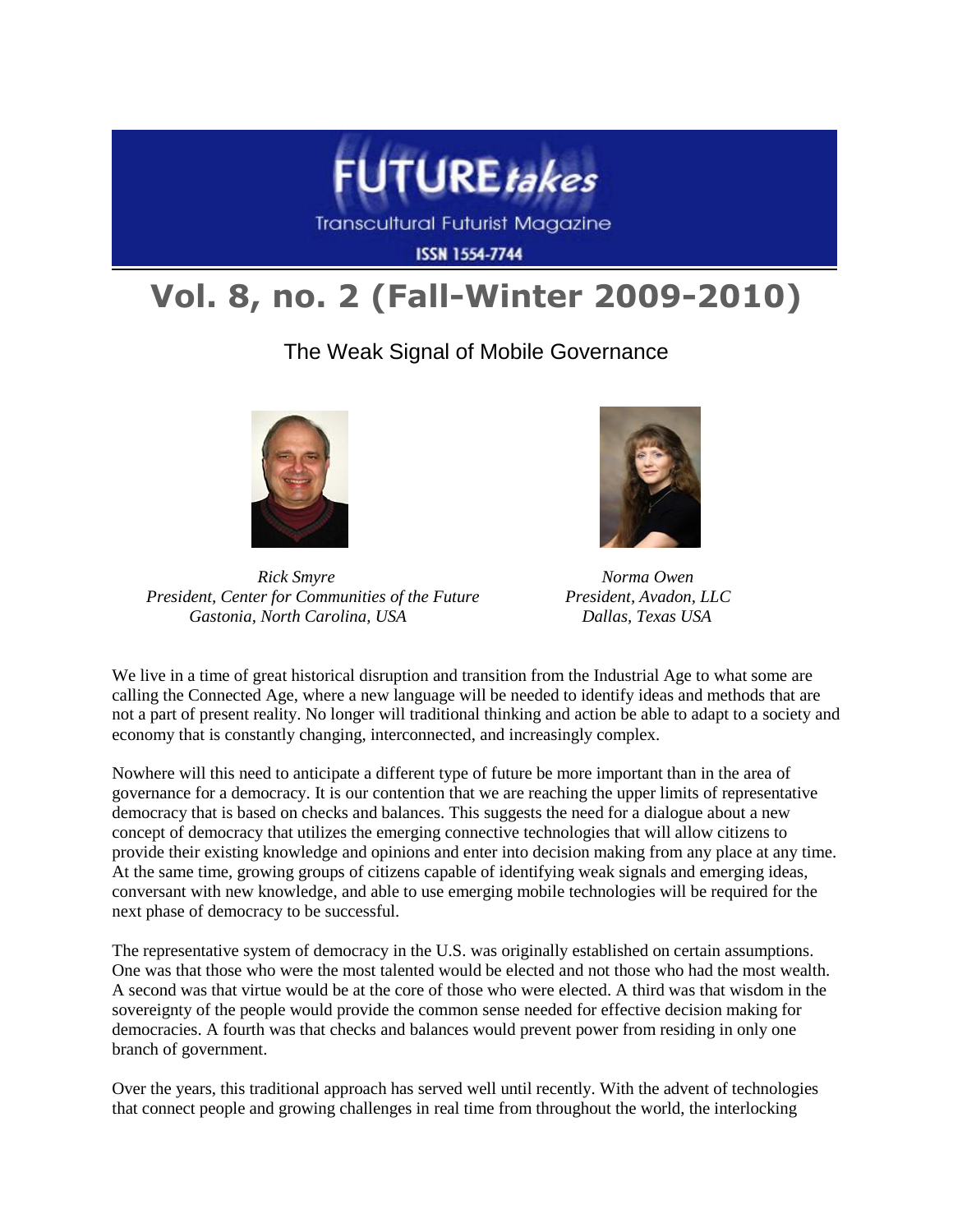complexity of issues has reached a point where the knowledge of experts is not enough, and, at times, counterproductive. This is especially true when any emerging challenge requires new knowledge based on what is in the process of developing and not on what has occurred in the past.

As a result, it is our opinion that we are on the brink of a true transformation in democratic governance that will exploit the potential of new technologies when combined with new capacities of leaders able to facilitate new processes that can access the opinions and ideas of a broad, diverse, knowledgeable, and interested pool of citizens. What will begin to dawn on people is that there are no experts in a time when the very undergirding ideas and methods that made traditional society effective are no longer valid. We are in a time of such historical transformation that we will need the interest, involvement, and knowledge of many people working in collaboration to deal with the congruence of major challenges such as climate change, peak oil and shift of energy systems, biodiversity loss, population growth, and the interaction and impacts of multiple new technologies. We are entering an age of societal research and development that has historical implications....none less so than rethinking how democracy may evolve and be aligned with the needs of a new type of society that is more distributive and organized around interlocking networks.

With this in mind, there is a weak signal that is beginning to appear in various areas of the country. It is becoming more and more obvious that many local leaders are not familiar with trends and weak signals, and as a result, are not able to ask appropriate questions and help facilitate effective strategies for emerging issues. A new process beginning to emerge that may become more and more important…..a process that we have dubbed "mobile connecting" that links those interested locally (especially nonleaders) in a search for key people anywhere in the world to bring new ideas and weak signals to the attention of existing key local groups responsible for making decisions for the present and the future. With the advent of smart phones and GPS systems, we are entering a new age that will reshape how our society operates and that will allow citizens to have the flexibility to connect their needs to the common good. In fact, in an interconnected, systemic age, self-interest and common good become one.

This will become more and more important in our opinion, perhaps eventually leading to a new concept,"mobile governance," where elected officials and staff members, especially of medium size and smaller communities, begin to realize that they are not able to keep up with new ideas and methods. These leaders will develop new "knowledge connection" processes that will utilize the community members (especially the "millennials" under 32) to find cutting edge ideas and send them to their existing organizations as well as build new local and regional interlocking networks as appropriate. This will be one of the most important outcomes of this type of process....leading eventually to a shift of the norm from radical individualism and turfdom so rampant in our society, to levels of deeper collaboration.

Ultimately, a transformational governance and decision making structure may emerge as the result of mobile technologies in which as many people in the community as are interested are involved in research, development, and collaboration on ideas and projects. The weak signal of this emerging systemic change is seen in the way President Obama and his staff are utilizing the Internet for multiple purposes of citizen involvement. These purposes will be as diverse as searching for new knowledge, identifying key issues and emerging ideas, developing collaborative strategies, and participating in real time decision making for those who want to be involved. There may even be a new connection between governance and economic development in the way revenue streams are created for local people who identify emerging ideas and methods that are adopted by the community.

What is being realized by more and more people is that in this age of emerging systems, creating dynamic connections among people, new ideas, and networks will be the lubricant and the glue to insure vibrant and sustainable democracies in a different kind of future. The age of representative democracy will slowly fade into the dimming glow of Industrial Society. It has served well, but is too limited and too slow to anticipate and adapt to constantly changing conditions. What is emerging from the mist of the future is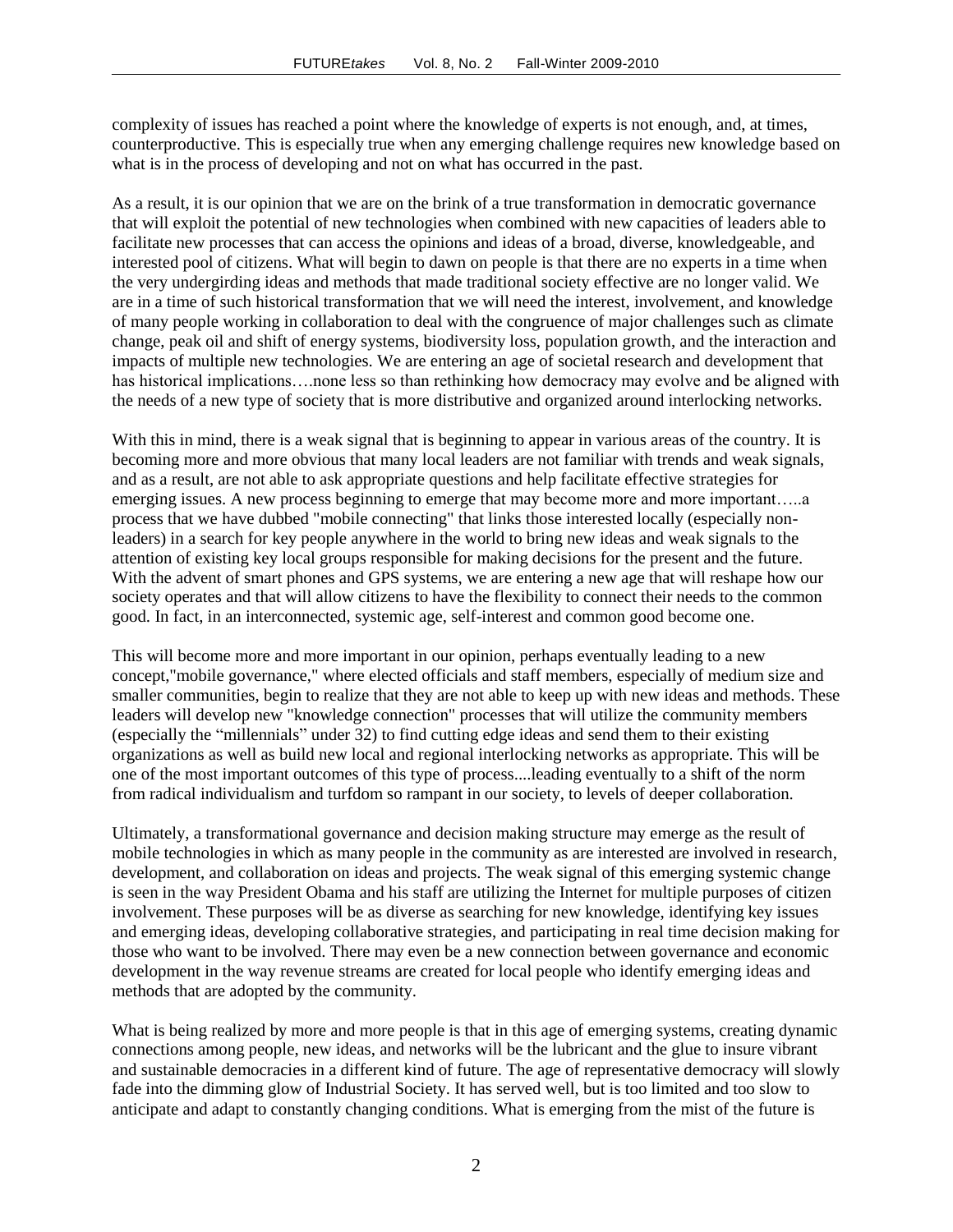unknown at this time, but iPhones, smart mobile technologies, cloud computing, and a different kind of leader able to facilitate connections and ask appropriate questions, will be key factors in the emerging next phase of democracy.

*Rick Smyre is an internationally recognized futurist specializing in the area of building "capacities for transformation" in local communities. A graduate of Davidson College and NC State University, he is President of the Center for Communities of the Future and is an architect of the new field of "community transformation." Mr. Smyre is the past Chairman of the Board of the American Association of Retirement Communities and was on the staff of the National Economic Development Institute for fourteen years. In the '70s he was the CEO of a textile yarn spinning firm. Mr. Smyre's work emphasizes innovative transformational concepts, methods, and techniques connected with preparing local communities for a constantly changing future. He speaks internationally and has provided more than 400 seminars, keynotes, and retreats over the last two decades to introduce these "Community Transformation" and "Second Enlightenment" ideas. This year will be the sixteenth year he has presented at the international World Future Society Conference.*

*Norma Owen is President of Avadon, LLC located in Dallas, TX. Having worked at both the national and local level, helping individuals, businesses, and entire communities, Norma's most recent efforts have focused on creating and implementing innovative programs and policies that help entire regions transform their workforce readiness to a 21st Century model. As a dedicated futurist, business infrastructure and planning specialist, and workforce development specialist, Norma created a career resiliency program that helped more than 3,000 out-of-work professionals prepare for survival and success in today's volatile business climate in Raleigh, NC. She is a past member of the North Carolina Capital Area Workforce Development Board, former team leader for the Raleigh 10-Year Plan to End Homelessness, and Community Relations Chair for the National Association of Women Business Owners. She will present the Future Forward Workforce idea at the World Future Society Conference in Boston in July.*

## *POINTS FOR THE CLASSROOM (send comments to forum@futuretakes.org):*

- o *As Smyre and Owen indicate, new technologies can take democracy to the next level by enabling direct citizen participation. An earlier article by Youngsook Park (Summer-Fall 2006 issue, p. 1) discusses how in South Korea, IT has rendered political parties less relevant. Given the proliferation of information, to what extent can a person ensure that his/her voice is heard? Also, to what extent will information overload impact decision making in governance?*
- o *Will mobile governance be more responsive to people than representative democracy is, or will it be more alienating, and why?*
- o *Under mobile governance, will debate and discussion be more substantive than they are under representative democracy, or will sound bite politics intensify, and why?*
- o *In what ways will mobile governance impact social change and its mechanisms, including tipping points?*
- o *Will mobile governance democracies be more functional than representative democracies? Will they be more faddish and poll-sensitive, or if not, what new checks and balances may emerge?*